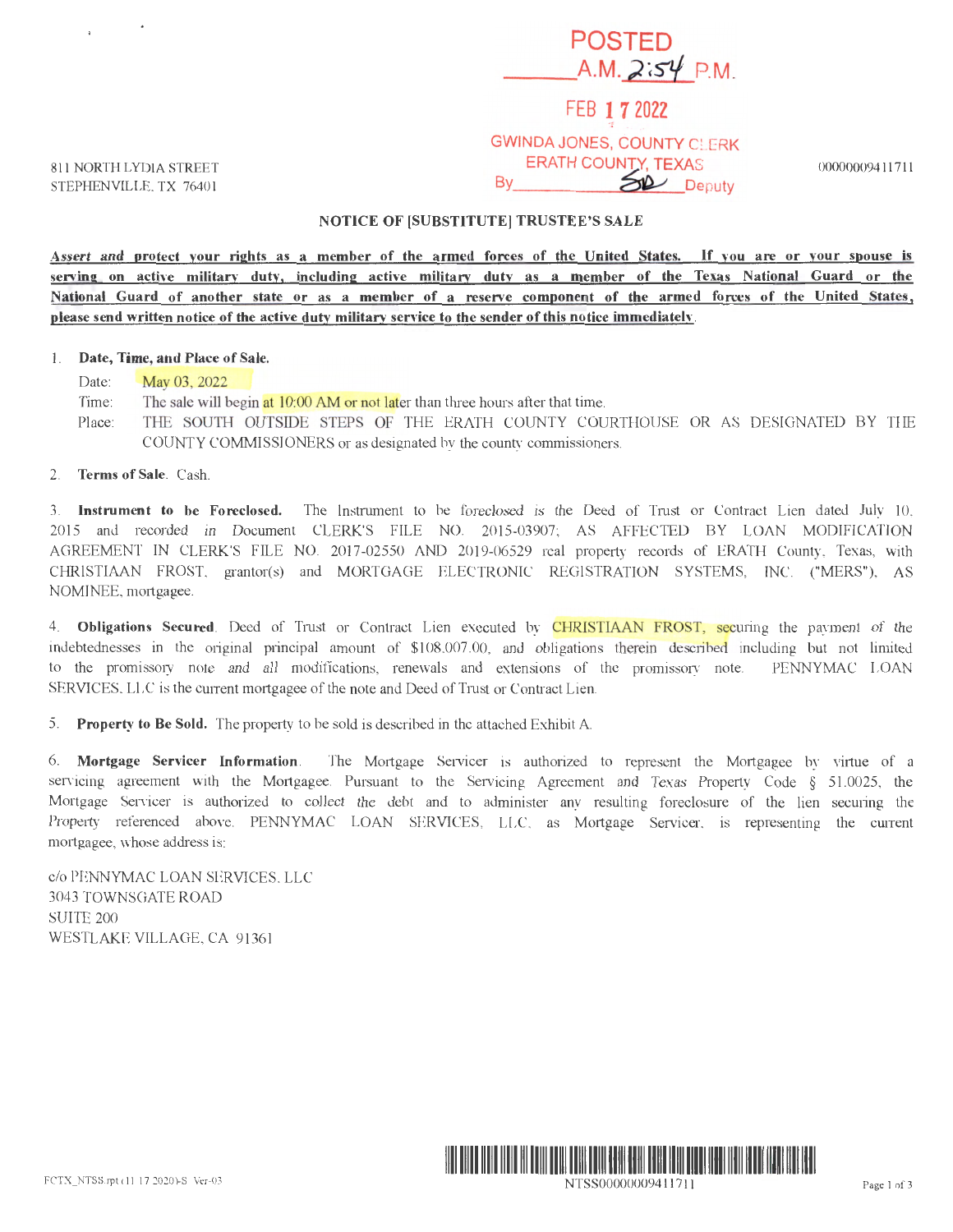#### 811 NORTH LYDIA STREET STEPHENVILLE, TX 76401

## **THIS INSTRUMENT APPOINTS THE SUBSTITUTE TRUSTEE(S) IDENTIFIED TO SELL THE PROPERTY DESCRIBED IN THE SECURITY INSTRUMENT IDENTIFIED IN THIS NOTICE OF SALE THE PERSON SIGNING THIS NOTICE IS THE ATTORNEY OR AUTHORIZED AGENT OF THE MORTGAGEE OR MORTGAGE SERVICER.**

The undersigned as attorney for the mortgagee or mortgage servicer does herby remove the original trustee and all successor substitute trustees and appoints in their steed GUY WIGGS, DONNA STOCKMAN, BRENDA WIGGS, DAVID STOCKMAN, MICHELLE SCHWARTZ, KATHY ARRINTON, OR JANET PINDER whose address is c/o BARRETT DAFFIN FRAPPIER TURNER & ENGEL, LLP, 4004 Belt Line Road, Suite 100, Addison, Texas 75001-4320 as Substitute Trustee, who shall hereafter exercise all powers and duties set aside to the said original trustee under the said Deed of Trust; and, further does hereby request, authorize, and instmct said Substitute Trustee to conduct and direct the execution of remedies set aside to the beneficiary therein.

 $7e$   $6$ 

Israel Saucedo

#### **Certificate of Posting**

My name is \_\_\_\_\_\_\_\_\_\_\_\_\_\_\_\_\_\_\_\_\_\_\_\_\_\_\_\_\_\_\_\_\_\_, and my address is c/o 4004 Belt Line Road, Suite 100, Addison, Texas 75001-4320. I declare under penalty of perjury that on I contain the office of the ERATH County Clerk and caused to be posted at the ERATH County courthouse this notice of sale.

Declarants Name: \_\_\_\_\_\_\_\_\_\_\_\_\_\_\_\_ \_

Date: ---------------------